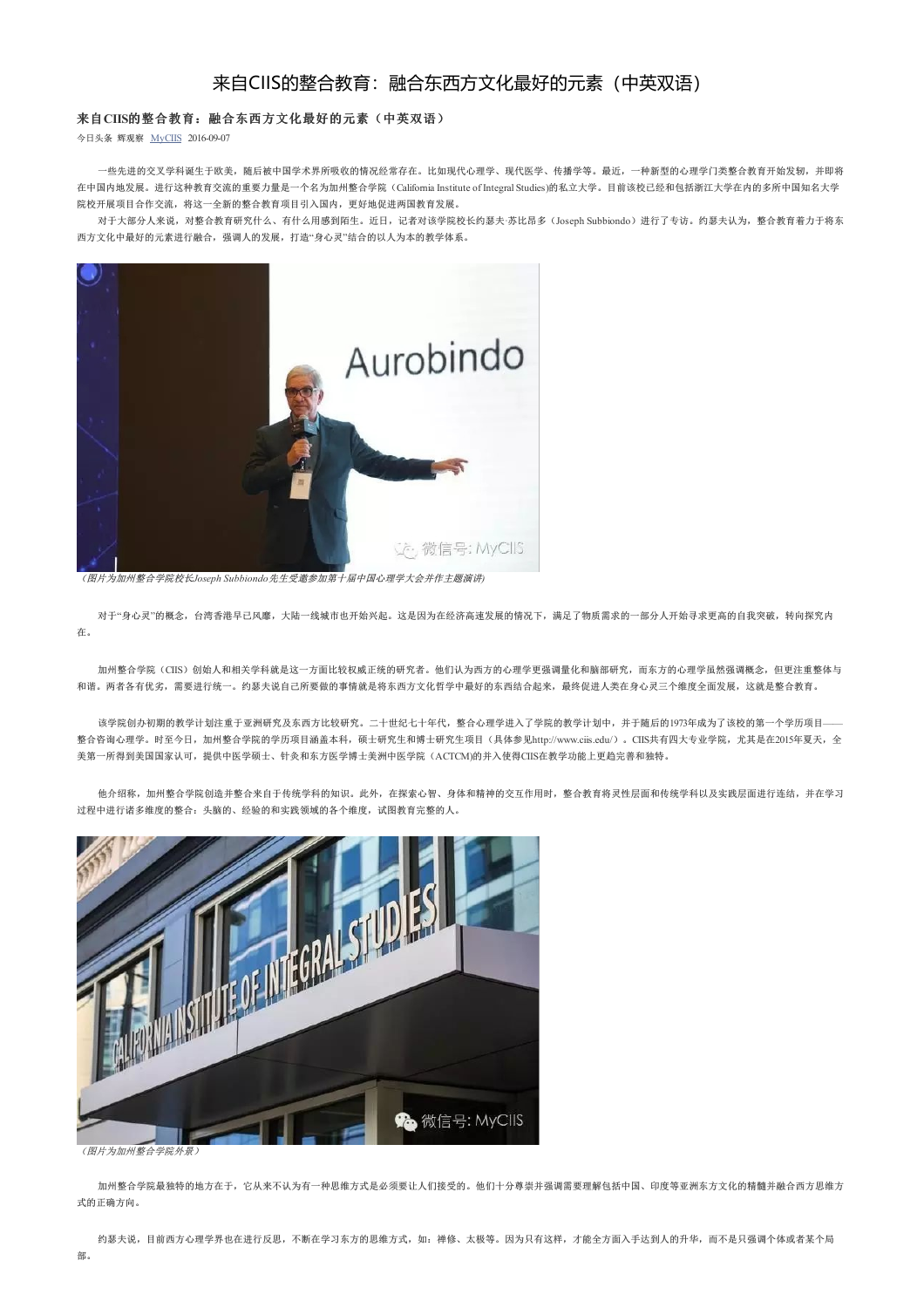他认为,这个世界是多元的,人文学科因此应该反映当代的全球多元性,并倡导东西方对话,维护世界和平。尽管包容性可能会带来挑战,但它会帮助我们为课程重新注入活 力、吸引学生,并充实我们本身。学生应越来越发掘内在的自我,学生毕业后,会在自己的职业生涯中继续他们的内心旅程,例如:高科技界的人士会很自在地以平实的眼光改变世 界、探索内心。

目前一些成功人士越来越多地强调身心灵统一。举例来说,谷歌的陈一鸣多年来一直在公司中推动课程,寻求身、心、灵的一致。这一运动已经扩大到硅谷之外,因为我们可以 看到全国、乃至全世界企业界的参与都在日益增长。例如美国通用公司这些财富500强企业,都在公司提供瑜伽和冥想课程,吸引大批员工参加。虽然有些做法是著眼于增加公司利 润,不过这些课程主要还是为了培养员工懂得去感受更有意义的目标,以及追求更均衡的生活。

约瑟夫特别提到一个例子,比如学校所设计的一个博士课程转化领导力(Transformative Leadership)。他说,东方强调管理者说什么,下属就必须服从。但通过课程辅导,学生 将不会再对立地进行管理,而是形成对双方最有利的管理模式,形成更强的领导权威和领导力培养。

加州整合学院(CIIS)是一所私立、非营利、非宗教的研究机构。创始人是一位哲学家海瑞德斯·邱多利 (Haridas Chaudhuri)。他采用印度人斯利·阿罗宾达(SriAurobindo)所创 的整合瑜伽学派(IntegralYoga)的理念——那是一个诗人、哲学家、政治家、圣者的整合体系。因为阿罗宾达曾在英国受教育,所以知道整合东西方的智慧和精神传统的重要性。

将整合理念应用在教育时,他们强调两件事:教育整个人,以及教育人类的整个状况。相信人们对世界的观点都沉浸在二元论中,而这种二元论限制了他们了解真正合一的能 力。约瑟夫认为,教育可以帮助人们跳出这种二元论,看到存在的最终合一状态。



(此图片为*2015CIIS*整合心理咨询华人暑期项目毕业晚宴)

所以该学校学生在学习同时,还会学习东方文化,比如:禅学、老庄,领略来自各个国家一流访问学者的精彩观点。学校位于旧金山湾区,位置得天独厚,这 里学术资源丰厚,而且各类社群齐备,文化多元且互相融合交流。闻名于世的硅谷也坐落于斯,科技与人文互相促进人类意识层面的提升,更有利于开展人类心理学的研究。 在加州整合学院,学生将参与到不同的研究项目中:包括社会文化人类学、东西方心理学、整合辅导心理学、整合心理辅导中心、整合健康研究、组织发展和转化、哲学和宗

教、神学研究、艺术创作研究等,学校还开展函授研究项目。加州整合大学有很多课程可以在网络进行,根据学生的时间进行安排。旧金山有独特的人类学心理学研究资源,所以更 鼓励学生实地进行学习。约瑟夫认为,中国大陆一线城市具有这样的教育,而一些大学对于这种交汇东西方文化的整合教育也很感兴趣。



(图片为*2016CIIS*整合心理咨询华人暑期项目毕业典礼)